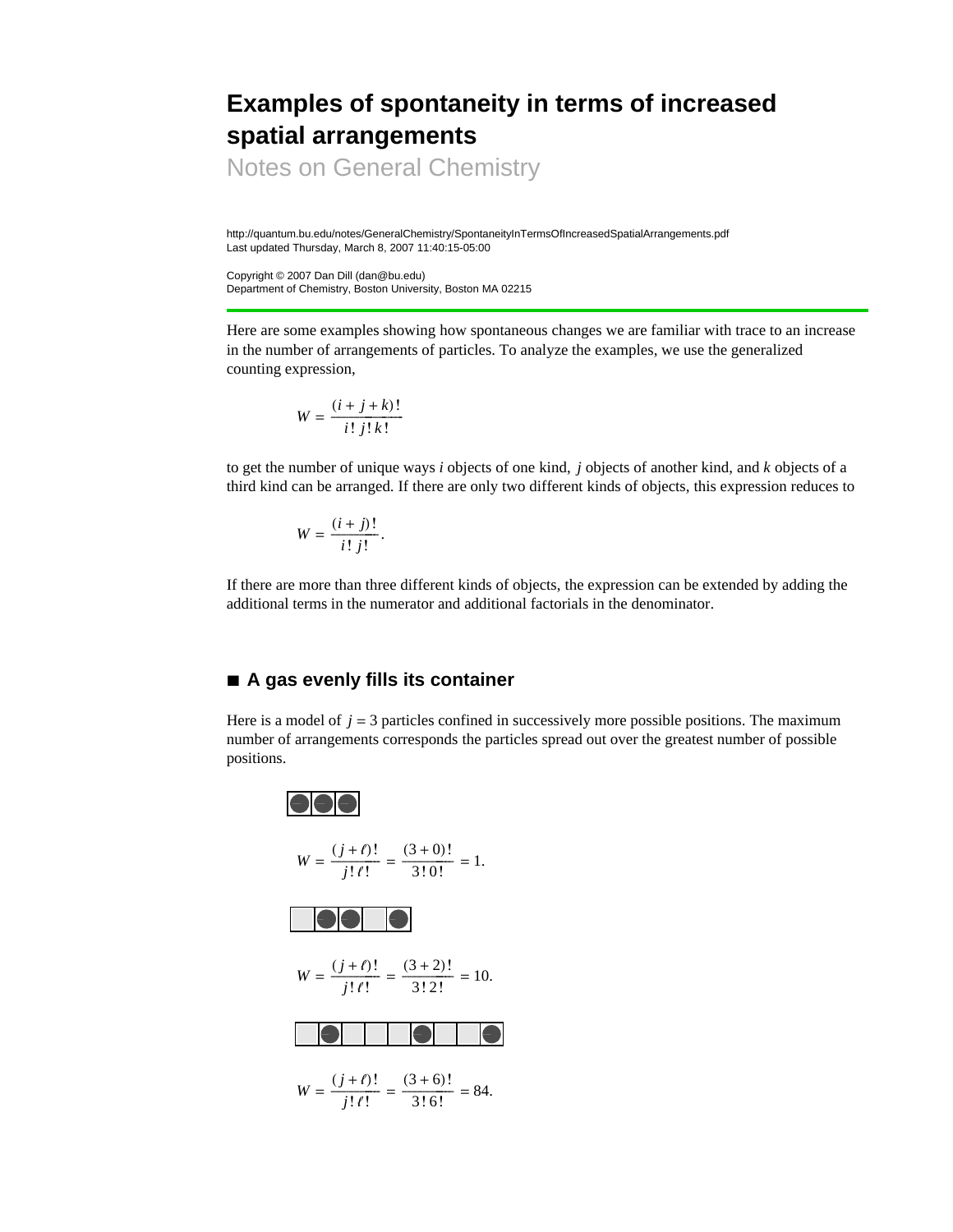### **à Two gases evenly mix**

Here is a model of 4 particles of one kind (light circles) and 4 particles of another kind (dark circles) confined in a lattice of 16 possible positions. The lattice is separated into halves by a fixed membrane that is permeable to both kinds of particles. The maximum number of arrangements corresponds to each kind of particle evenly spread out over the two halves of the whole lattice.

In this arrangement, the particles are segregated in the different sides of the container.

$$
W = W_{\text{left}} W_{\text{right}} = \frac{(4+4)!}{4!4!} \frac{(4+4)!}{4!4!} = 70 \times 70 = 4900.
$$

In this arrangement, the one particle of each type has moved to the other side of the container, and the result is a large increase in the number of possible arrangements,

$$
W = W_{\text{left}} W_{\text{right}} = \frac{(1+3+4)!}{1! \cdot 3! \cdot 4!} \cdot \frac{(3+1+4)!}{3! \cdot 1! \cdot 4!} = 280 \times 280 = 78400.
$$

In this arrangement, the particles of each type are evenly distributed on both sides if the container, and the result is the maximum number of possible arrangements,

$$
W = W_{\text{left}} W_{\text{right}} = \frac{(2 + 2 + 4)!}{2! \cdot 2! \cdot 4!} \cdot \frac{(2 + 2 + 4)!}{2! \cdot 2! \cdot 4!} = 420 \times 420 = 176400.
$$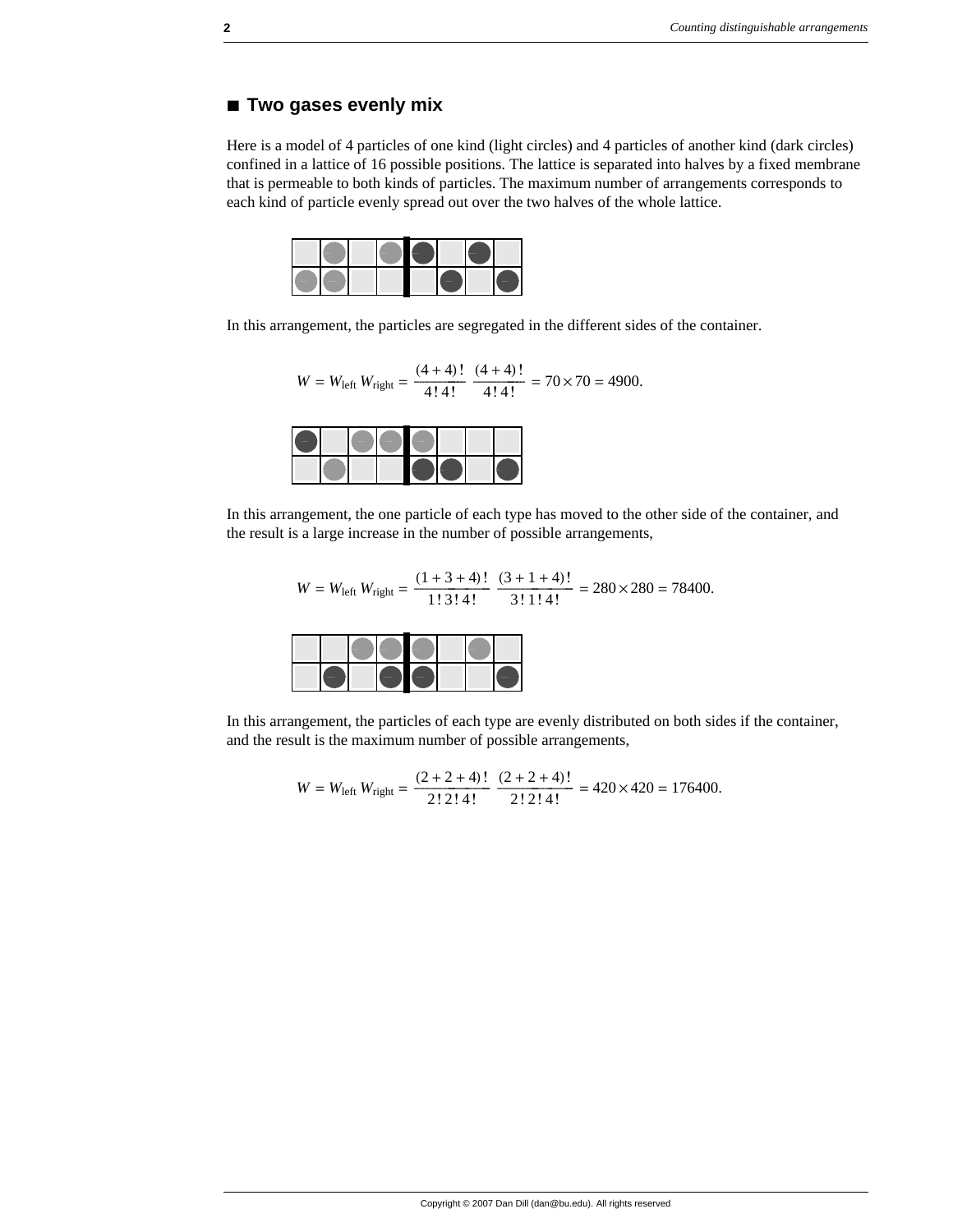#### **à Two regions of a gas come to a common pressure**

Here is a model of 2 particles confined in one region and 6 particles of confined in another region. The two regions are separated by an impermeable barrier that is free to move, thereby changing the volume (the number possible positions) of the two regions. The maximum number of arrangements corresponds to the same pressure (number of particles per possible positions) in each region.

In this initial configuration



the number of arrangements is

$$
W = W_{\text{left}} W_{\text{right}} = \frac{(2+6)!}{2! \cdot 6!} \cdot \frac{(6+2)!}{6! \cdot 2!} = 28 \times 28 = 784,
$$

and the pressure on the left is too low,

$$
\Delta p = p_{\text{left}} - p_{\text{right}} = 2/8 \, RT - 6/8 \, R \, T = -1/2 \, RT = -0.50 \, RT.
$$

Moving the barrier left decreases the volume on the left and increases the volume on the right.



This results in an increase in the number of arrangements,

$$
W = W_{\text{left}} W_{\text{right}} = \frac{(2+4)!}{2!4!} \frac{(6+4)!}{6!4!} = 15 \times 210 = 3150,
$$

and a reduction in the pressure difference,

$$
\Delta p = p_{\text{left}} - p_{\text{right}} = 2/6RT - 6/10RT = -4/15RT = -0.27RT.
$$

Further decreasing the volume on the left side and increasing the volume on the right side,

results in an additional increase in the number of arrangements,

$$
W = W_{\text{left}} W_{\text{right}} = \frac{(2+2)!}{2! \cdot 2!} \cdot \frac{(6+6)!}{6! \cdot 6!} = 6 \times 924 = 5544,
$$

and now the pressure is the same on both sides,

$$
\Delta p = p_{\text{left}} - p_{\text{right}} = 2/4RT - 6/12RT = 0.
$$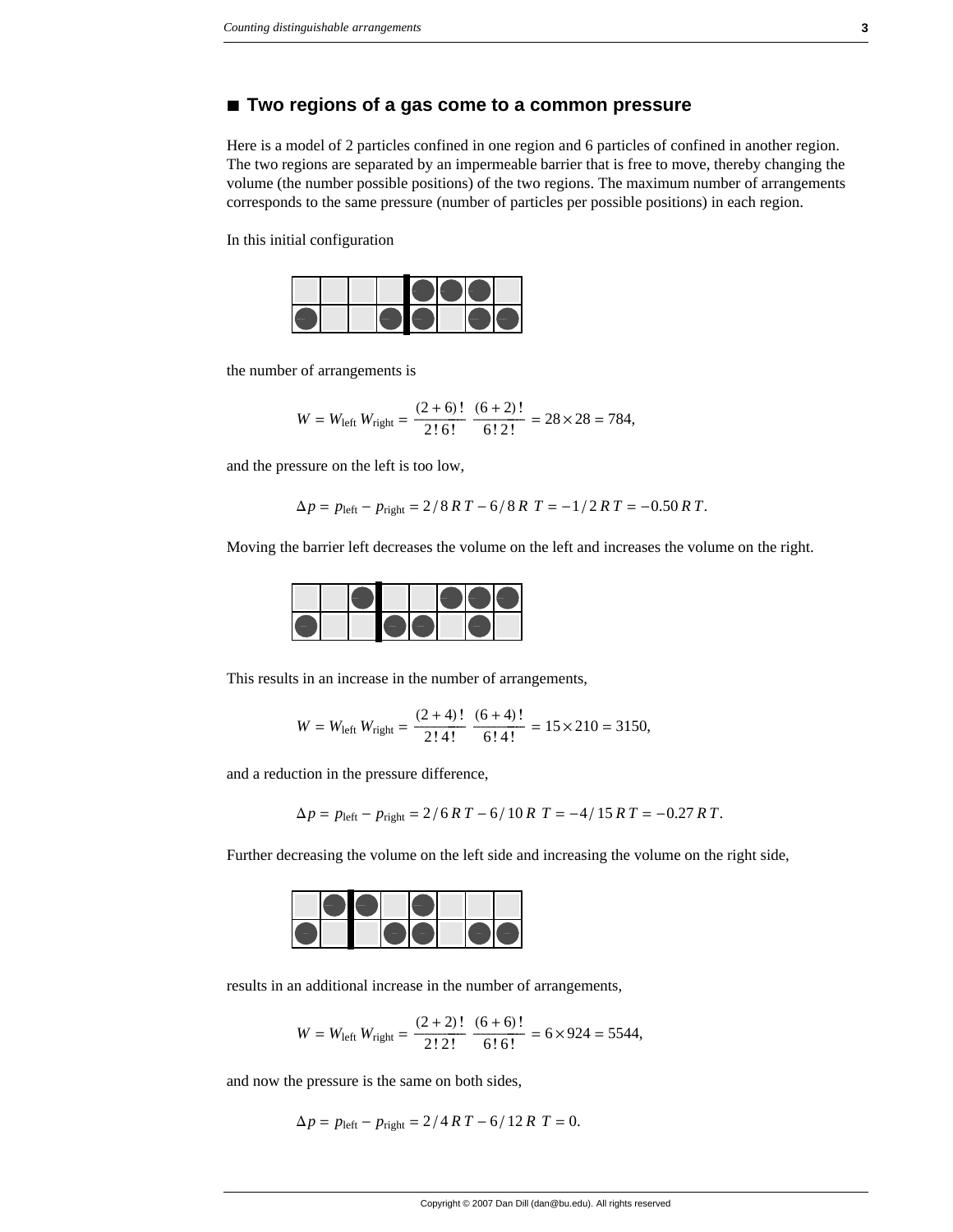Further decreasing the volume of the left side and increasing the volume of the right side,



results in a decrease in the number of arrangements,

$$
W = W_{\text{left}} W_{\text{right}} = \frac{(2+0)!}{2! \cdot 0!} \cdot \frac{(6+8)!}{6! \cdot 8!} = 1 \times 3003 = 3003,
$$

and reappearance of a pressure difference,

$$
\Delta p = p_{\text{left}} - p_{\text{right}} = 2/2RT - 6/14RT = +4/7RT = +0.57RT.
$$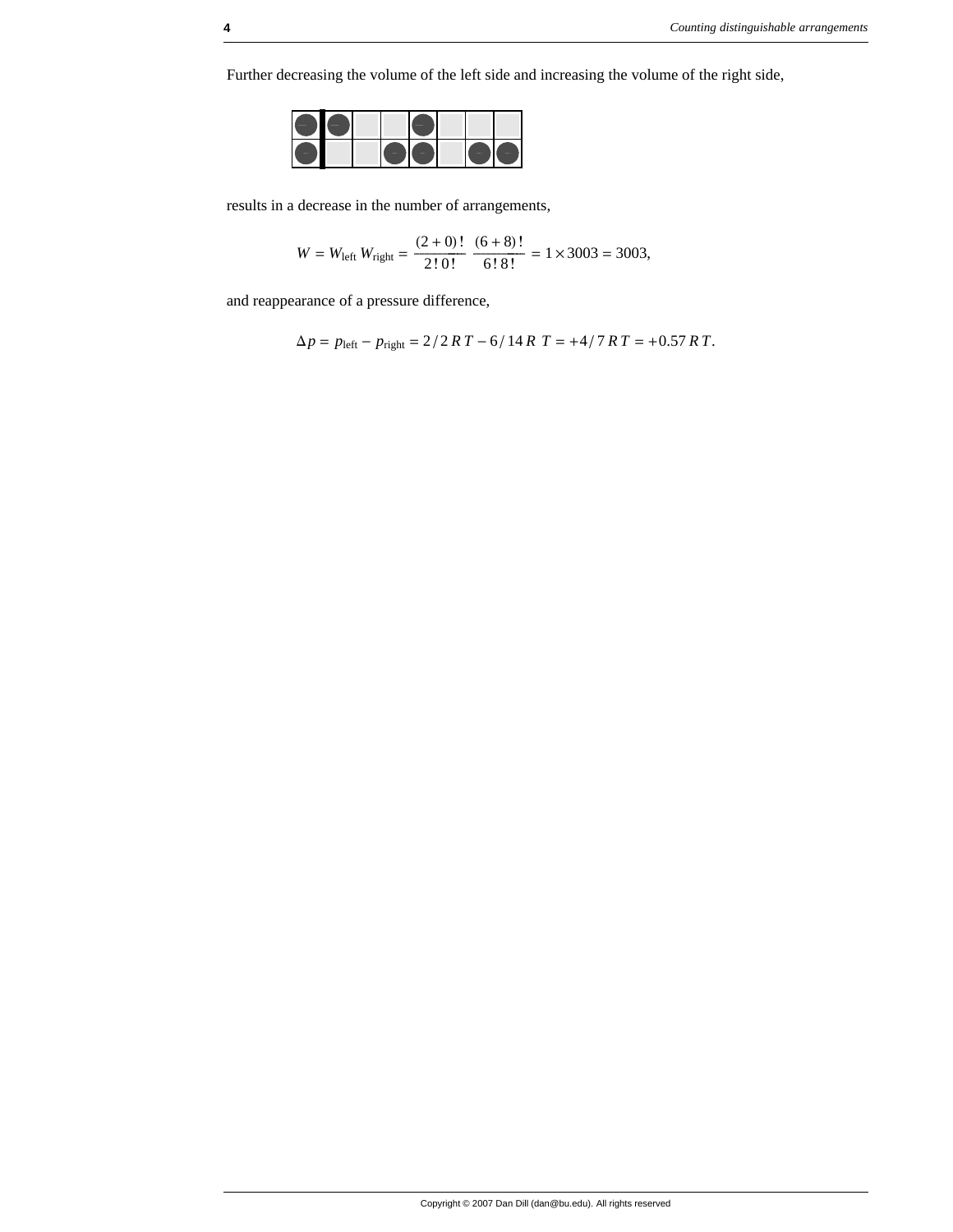#### **à A pressure difference develops across a semipermeable membrane**

Here is a model of 2 particles of one kind (light squares) and 6 particles of another kind (dark squares). The membrane is impermeable to the light colored particles but permeable to the dark colored particles.

Here is an initial arrangement.



$$
W = W_{\text{left}} W_{\text{right}} = \frac{(2 + 2 + 8)!}{2! \cdot 2! \cdot 8!} \cdot \frac{(4 + 8)!}{4! \cdot 8!} = 2970 \times 495 = 1470150.
$$

If one solvent particle moves to the right, there is a decrease in the number of arrangements.

$$
W = W_{\text{left}} W_{\text{right}} = \frac{(2 + 1 + 9)!}{2! \cdot 1! \cdot 9!} \cdot \frac{(5 + 7)!}{5! \cdot 7!} = 660 \times 792 = 522720.
$$

If instead one solvent particle moves to the left, there is an increase in the number of arrangements.

$$
W = W_{\text{left}} W_{\text{right}} = \frac{(2 + 3 + 7)!}{2! \cdot 3! \cdot 7!} \cdot \frac{(3 + 9)!}{3! \cdot 9!} = 7920 \times 220 = 1742400.
$$

If a second solvent particle moves to the left, there is a decrease in the number of arrangements.

$$
W = W_{\text{left}} W_{\text{right}} = \frac{(2 + 4 + 6)!}{2! \cdot 4! \cdot 6!} \cdot \frac{(2 + 10)!}{2! \cdot 10!} = 13860 \times 66 = 914760.
$$

If all of the solvent particle move to the left, there is a large decrease in the number of arrangements.

$$
W = W_{\text{left}} W_{\text{right}} = \frac{(2 + 6 + 4)!}{2! \cdot 6! \cdot 4!} \cdot \frac{(0 + 12)!}{0! \cdot 12!} = 13860 \times 1 = 13860.
$$